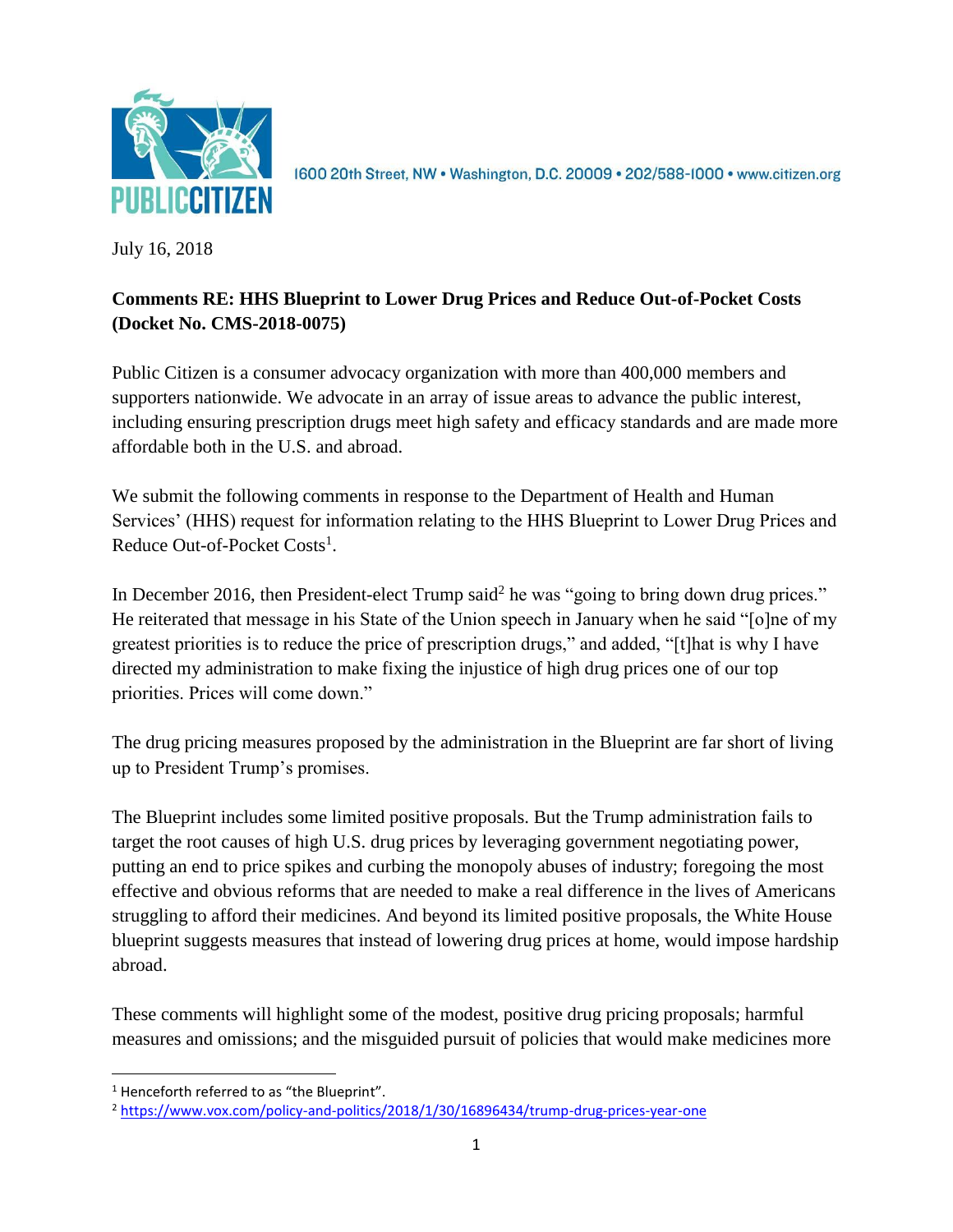unaffordable in other countries while doing nothing to lower prescription drug prices in the United States.

However, prior to delving into the substance of our comments, we must note that we are deeply troubled by what seems to be highly inappropriate influence of the prescription drug industry on shaping the administration's drug pricing policies.

#### **Concerns over Industry Influence on Administration Drug Pricing Policy**

On March 22, Public Citizen sent a complaint<sup>3</sup> to the ethics officer of the Office of Management and Budget (OMB) expressing concern that the appointment of Joseph Grogan, former lobbyist for Gilead Sciences, Inc., to oversee OMB's health programs posed a conflict of interest and potential violation of ethics rules. President Donald Trump's own ethics executive order prohibits former lobbyists from overseeing the "same specific issue areas" they had lobbied in the previous two years. Public Citizen received no response from OMB's ethics officer.

On July 12, Public Citizen filed a second conflict of interest complaint<sup>4</sup> against Joseph Grogan, who is currently in the midst of a new scandal in which he collaborated in his official capacity with a drug company to develop a cancer treatment therapy, the same therapy his former employer, Gilead Sciences, Inc., was pursuing when Grogan was their lobbyist and continues to pursue today. Meanwhile, Grogan failed to inform OMB of the potential conflicts of interest until the collaboration came to a close.

Public Citizen has requested that the OMB ethics officer examine whether Joseph Grogan is in violation of paragraph 7 of President Trump's own ethics executive order prohibiting a former lobbyist from overseeing "any particular matter on which [the lobbyist] lobbied within 2 years before the date of appointment" as well as paragraph 6 of the executive order which prohibits officials from participating in "any particular matter involving specific parties that is directly and substantially related to [the official's] former employer."

Public Citizen is also deeply concerned by the revelations of ties between Michael Cohen and the Swiss prescription drug corporation Novartis. On May 10, Public Citizen submitted a Foreign Agents Registration Act (FARA) complaint<sup>5</sup> to the FARA Unit of the Department of Justice, as well as the Secretary of the U.S. Senate and Clerk of the U.S. House of Representatives. The request was for an investigation into whether Cohen violated FARA or the Lobbying Disclosure Act by accepting compensation from corporate clients, including Novartis, in exchange for "access" to officials in the Trump administration.

<sup>&</sup>lt;sup>3</sup> [https://www.citizen.org/sites/default/files/30\\_ethics\\_complaints\\_.pdf](https://www.citizen.org/sites/default/files/30_ethics_complaints_.pdf)

<sup>&</sup>lt;sup>4</sup> [https://www.citizen.org/sites/default/files/second\\_complaint\\_to\\_james\\_carroll\\_-.pdf](https://www.citizen.org/sites/default/files/second_complaint_to_james_carroll_-.pdf)

<sup>5</sup> [https://www.citizen.org/sites/default/files/may\\_2018\\_cohen\\_complaint\\_final.pdf](https://www.citizen.org/sites/default/files/may_2018_cohen_complaint_final.pdf)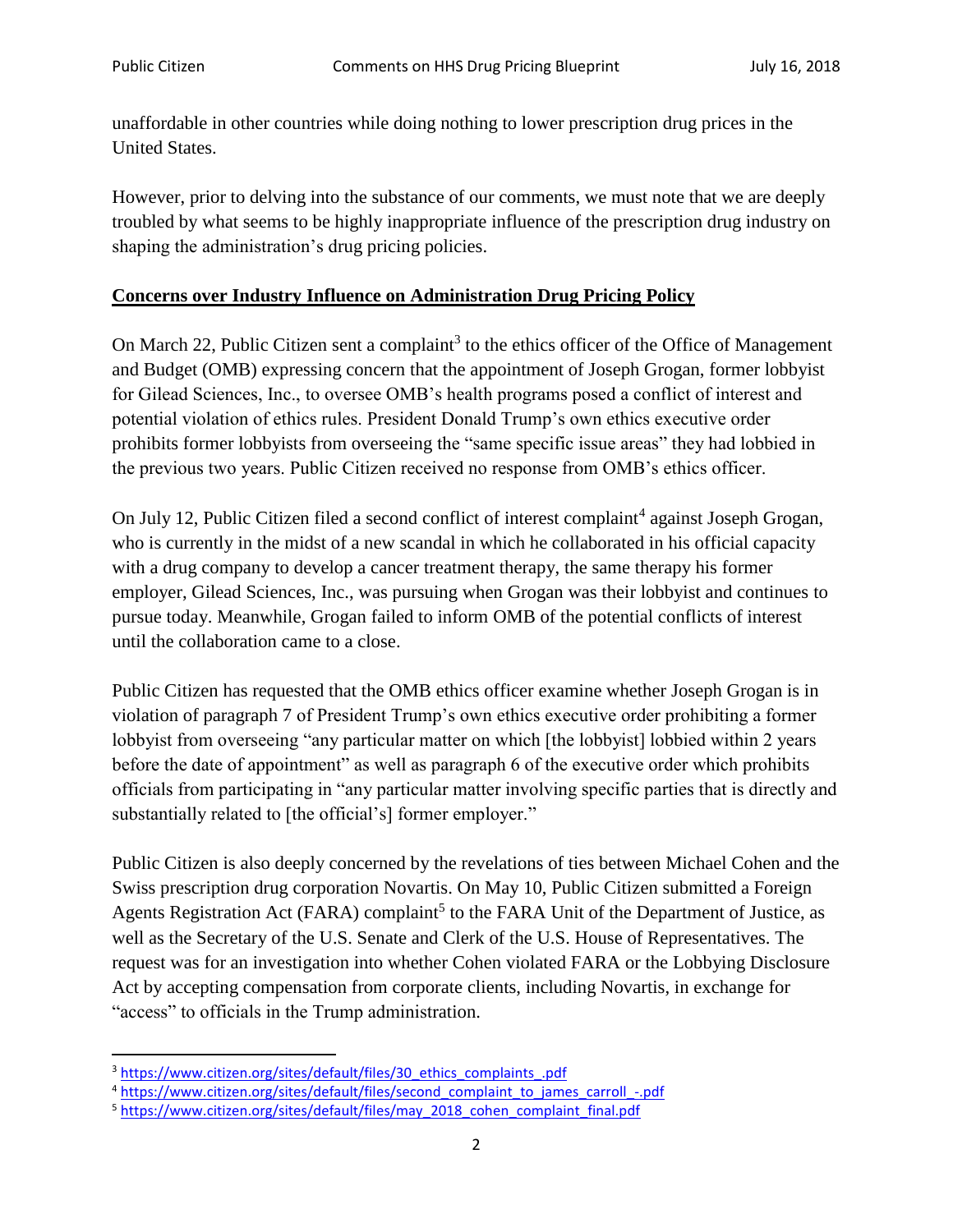On July 13, Sens. Wyden, Murray, Warren and Blumenthal released a report titled, "White House Access for Sale: Michael Cohen, Novartis and the bid to sell access to the Trump administration." <sup>6</sup> The report revealed even more extensive contacts between former Novartis CEO Joe Jimenez and Michael Cohen, including "[i]n June 2017, three months after Novartis represented it had ceased to engage Mr. Cohen, Mr. Jimenez sent Mr. Cohen a document containing 'ideas to lower drug costs.'"<sup>7</sup> The report adds that "[s]everal of the suggestions in the 'Drug Pricing Initiatives' document provided by Mr. Jimenez to Mr. Cohen are similar to the policies included in the administration's 'Blueprint.'" The details outlined in the report are yet another indicator of undue pharmaceutical industry influence over the Trump administration's policies relating to prescription drug prices.

#### **Modest, Positive Proposals**

## **"Requiring Medicare Part D plans to apply a substantial portion of rebates at the point of sale"**

Cost-related nonadherence (CRNA) that is driven by high out-of-pocket costs results in needless suffering of patients and drives up overall health care spending.<sup>8</sup> To help reduce CRNA among Medicare Part D beneficiaries, the administration has proposed to pass along some negotiated rebates to patients at the point of sale. This would help reduce CRNA and expand access to medicines, but would not do anything to lower drug prices and would result in increased spending for Medicare Part D.

A recent analysis<sup>9</sup> found that the United States ranked the worst among 11 developed countries regarding CRNA among older adults. 16.8% of Americans age 55 and older reported not filling a prescription or skipping doses within the last 12 months because of out-of-pocket costs. While the rate was lower for Americans aged 65 and older, with 12% CRNA, this was still more than twice the next highest rate in any other country for this age group (ranging from 1.5% in France to 5.3% in Canada). Lowering out-of-pocket costs is an important component to expanding access to medicines in the United States.

 $\overline{\phantom{a}}$ 6

7

[https://www.finance.senate.gov/imo/media/doc/REPORT%20White%20House%20Access%20for%20Sale%20Mich](https://www.finance.senate.gov/imo/media/doc/REPORT%20White%20House%20Access%20for%20Sale%20Michael%20Cohen%20and%20Novartis.pdf) [ael%20Cohen%20and%20Novartis.pdf](https://www.finance.senate.gov/imo/media/doc/REPORT%20White%20House%20Access%20for%20Sale%20Michael%20Cohen%20and%20Novartis.pdf)

[https://www.finance.senate.gov/imo/media/doc/REPORT%20White%20House%20Access%20for%20Sale%20Mich](https://www.finance.senate.gov/imo/media/doc/REPORT%20White%20House%20Access%20for%20Sale%20Michael%20Cohen%20and%20Novartis.pdf) [ael%20Cohen%20and%20Novartis.pdf](https://www.finance.senate.gov/imo/media/doc/REPORT%20White%20House%20Access%20for%20Sale%20Michael%20Cohen%20and%20Novartis.pdf)

<sup>8</sup> <https://jamanetwork.com/journals/jama/article-abstract/2545691>

<sup>9</sup> <http://bmjopen.bmj.com/content/7/1/e014287>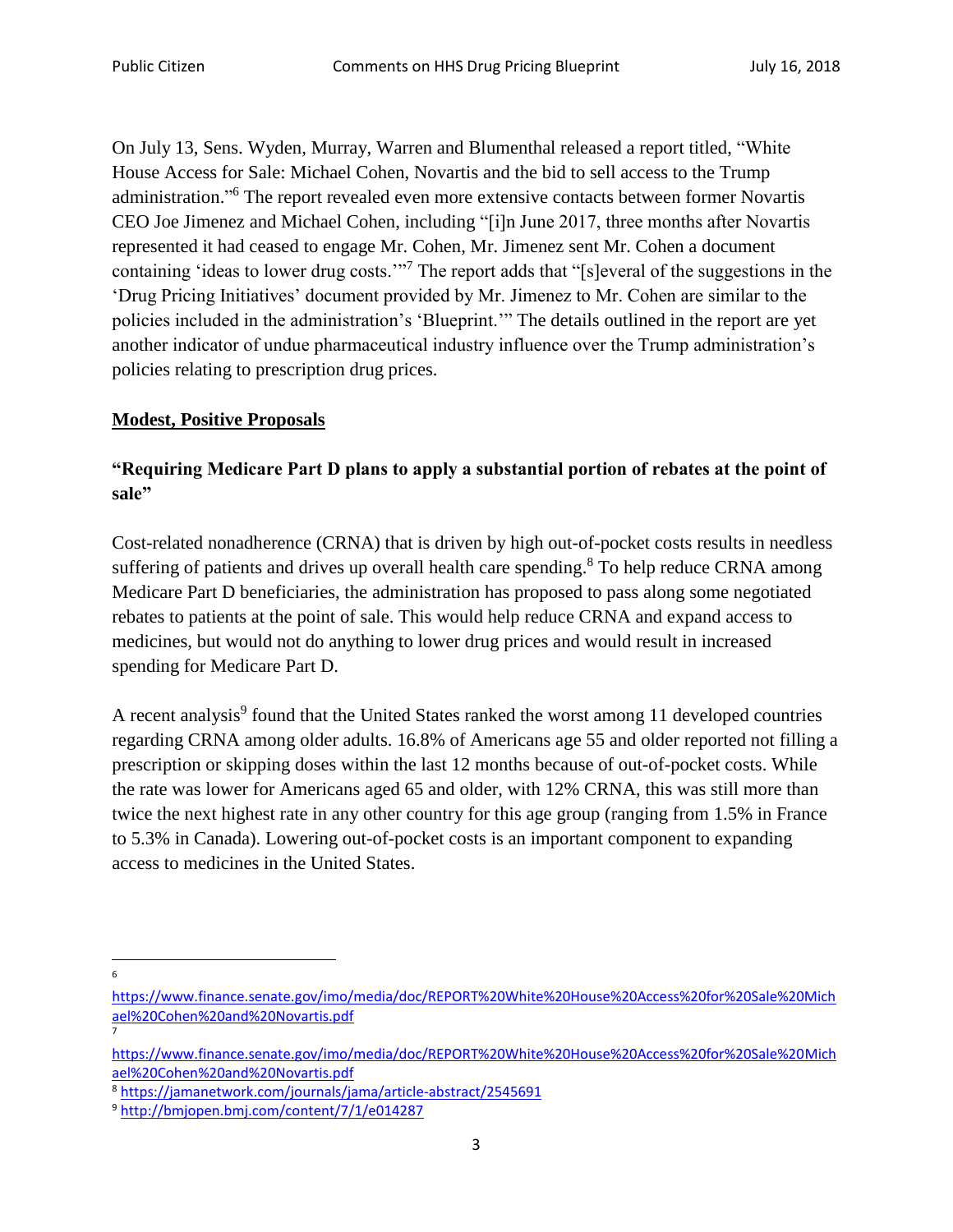Currently out-of-pocket costs paid by Medicare Part D beneficiaries at the pharmacy counter are based on list prices and do not reflect negotiated rebates conducted by insurers and pharmacy benefit managers (PBMs). Rebates are purportedly passed along to beneficiaries through lower premiums, but this raises two problems: 1) high CRNA for patients that are taking expensive medicines and paying an out-of-pocket cost based on list price and 2) insurance plans failing to fully pass along the benefits of rebates to beneficiaries.

On the latter point, a 2011 report<sup>10</sup> from the Department of Health and Human Services (HHS) Office of Inspector General (OIG) found that plan sponsors underestimated rebates in their bids to the Centers for Medicare and Medicaid Services (CMS), resulting in higher premiums paid by the government and beneficiaries. The government recoups some of the overpayments, but beneficiaries do not. The most recent Medicare Trustees  $Report<sup>11</sup>$  found that actual rebates for 2015 "were significantly higher than the plans estimated in their corresponding bid submissions."

Moreover, to the extent that benefits from rebates primarily accrue to Part D plan sponsors, plans may have a perverse incentive to pursue high-price, high-rebate drugs rather than lower cost alternatives. Ensuring that rebates are passed along to beneficiaries at the point of sale could help dampen this incentive, and may lead to use of more lower-cost prescription drugs for the program.

However, not all of the benefit of rebates is captured by the plan under the current system – some does indeed serve to help lower premiums. Therefore such a policy change would result in higher premiums for Medicare Part D beneficiaries. Further, because of resulting lower levels of CRNA due to lower out-of-pocket costs, utilization of prescription drugs in the program would increase. By the administration's own estimates<sup>12</sup>, providing point-of-sale rebates in Medicare Part D would reduce overall beneficiary costs by \$10.4 billion through lower cost-sharing partially offset by increased premiums, but increase costs to the government by \$16.6 billion over a period of ten years. So, despite improving access to medicines, there would be more spending on prescription drugs under Medicare Part D if this proposal were to be implemented. That is why such a policy should be advanced alongside measures to lower prescription drug prices charged by pharmaceutical companies, and not in lieu of them.

# **"Address abusive drug pricing by manufacturers by establishing an inflation limit for reimbursement of Medicare Part B drugs"**

l <sup>10</sup> <https://oig.hhs.gov/oei/reports/oei-02-08-00050.pdf>

<sup>11</sup> [https://www.cms.gov/Research-Statistics-Data-and-Systems/Statistics-Trends-and-](https://www.cms.gov/Research-Statistics-Data-and-Systems/Statistics-Trends-and-Reports/ReportsTrustFunds/Downloads/TR2017.pdf)[Reports/ReportsTrustFunds/Downloads/TR2017.pdf](https://www.cms.gov/Research-Statistics-Data-and-Systems/Statistics-Trends-and-Reports/ReportsTrustFunds/Downloads/TR2017.pdf)

<sup>12</sup> [https://www.federalregister.gov/documents/2017/11/28/2017-25068/medicare-program-contract-year-2019](https://www.federalregister.gov/documents/2017/11/28/2017-25068/medicare-program-contract-year-2019-policy-and-technical-changes-to-the-medicare-advantage-medicare) [policy-and-technical-changes-to-the-medicare-advantage-medicare](https://www.federalregister.gov/documents/2017/11/28/2017-25068/medicare-program-contract-year-2019-policy-and-technical-changes-to-the-medicare-advantage-medicare)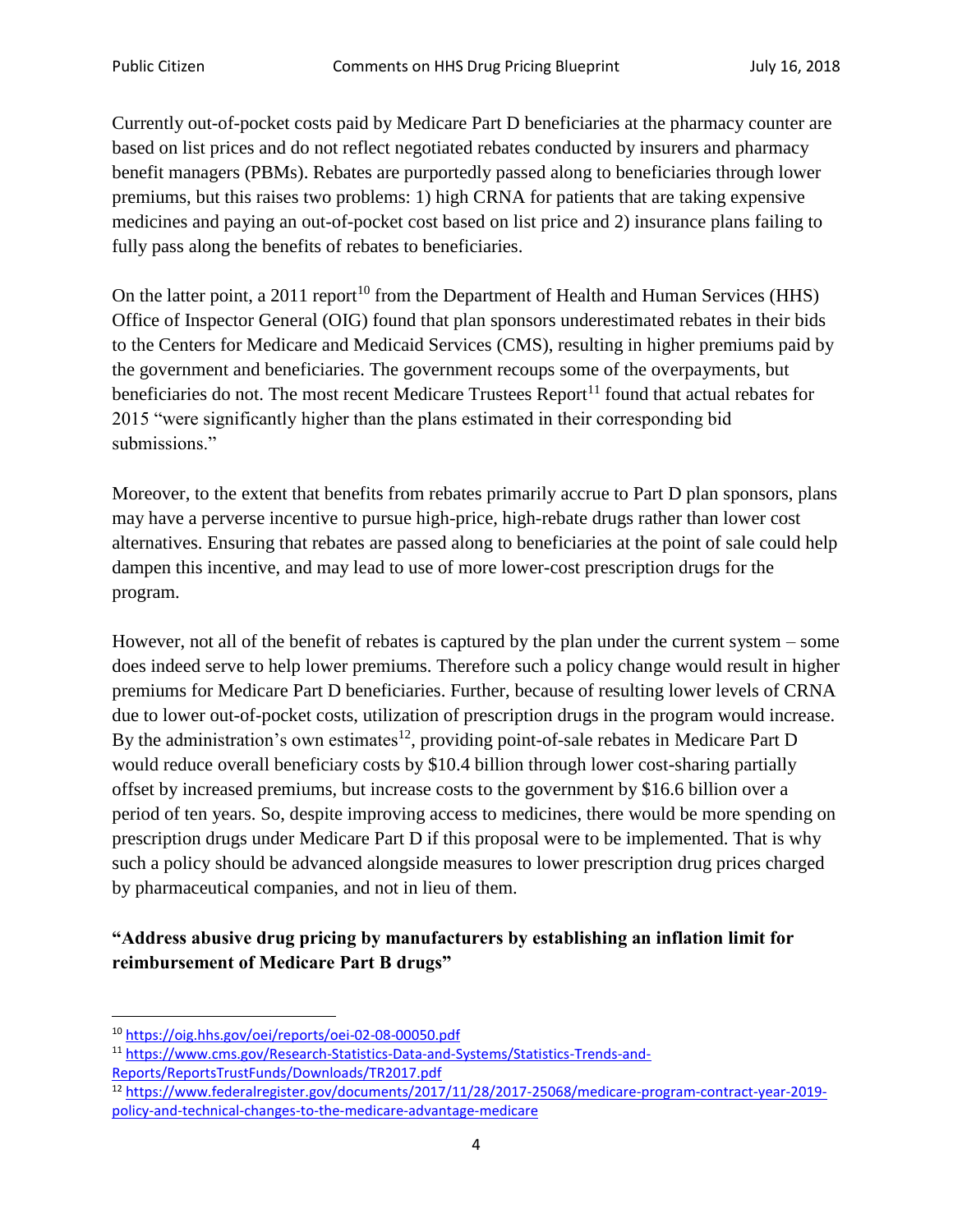Currently, under Part B, Medicare reimburses for drugs administered in physician offices and hospital outpatient departments at a rate of the Average Sales Price  $(ASP)^{13}$  plus six percent. As the ASP of a drug increases, so too does the amount that Medicare reimburses, no matter how drastic the increase. After meeting a deductible, patients pay a 20% coinsurance of this price. The proposal to establish an inflation limit for Part B reimbursements could provide significant savings to the program.

An inflation limit for Medicare Part B reimbursements, under the administration's proposal, would establish that Medicare pay the lower of the actual ASP+6% amount or an ASP+6% amount limited by inflation. Such a measure would lower Medicare payments for Medicare Part B drugs with ASPs that rise faster than inflation, and lower what patients pay through coinsurance.

However, a more direct and more closely analyzed approach to pursue an inflation limit would be to establish an inflation-based rebate for Part  $B<sup>14</sup>$ , similar to the inflation-based rebate that is in place for Medicaid. HHS OIG found<sup>15</sup> that more than half the rebates owed by manufacturers to Medicaid for brand name drugs included in its study were attributable to inflation-based rebates.

Implementing an inflation-based rebate would directly limit manufacturer pricing of drugs purchased under Medicare Part B, rather than relying on manufacturers to respond to lower reimbursement rates for physicians administering Part B drugs.

HHS OIG issued a report<sup>16</sup> late last year finding that if an inflation-based rebate were in place for Medicare Part B in 2015, it would have saved \$1.4 billion or \$1.8 billion on 64 high-expenditure drugs that represented 81 percent of total Part B drug expenditures that year, depending on whether the rebate was calculated based on ASP or Average Manufacturer Price (AMP), respectively. The rebates would have represented 7% and 9%, respectively, of program spending on these 64 drugs. To provide context, Medicare Part B and its beneficiaries spent a total of \$20.8 billion dollars on these drugs and \$25.8 billion on prescription drugs overall in 2015.

## **"Reducing Wholesale Acquisition Cost (WAC)<sup>17</sup> -based payments" and "Improving manufacturers' reporting of average sales prices to set accurate payment rates"**

<sup>&</sup>lt;sup>13</sup> Average Sales Price (ASP) is a manufacturer's sales of a drug (with certain exceptions) to all purchasers in the United States in a quarter divided by the number of units of the drug sold by the manufacturer in that same quarter, net of certain price concessions and discounts. The statutory definition is available in Section 1847A(c) of the Social Security Act.

<sup>14</sup> <https://www.congress.gov/bill/115th-congress/house-bill/5150>

<sup>15</sup> <https://oig.hhs.gov/oei/reports/oei-03-13-00650.pdf>

<sup>16</sup> <https://oig.hhs.gov/oei/reports/oei-12-17-00180.pdf>

<sup>&</sup>lt;sup>17</sup> [Wholesale Acquisition Cost \(WAC\)](https://definitions.uslegal.com/w/wholesale-acquisition-cost-wac/) is the list price paid by a wholesaler, distributor and other direct accounts for drugs purchased from the wholesaler's supplier. Generally, it is the price established by the manufacturer before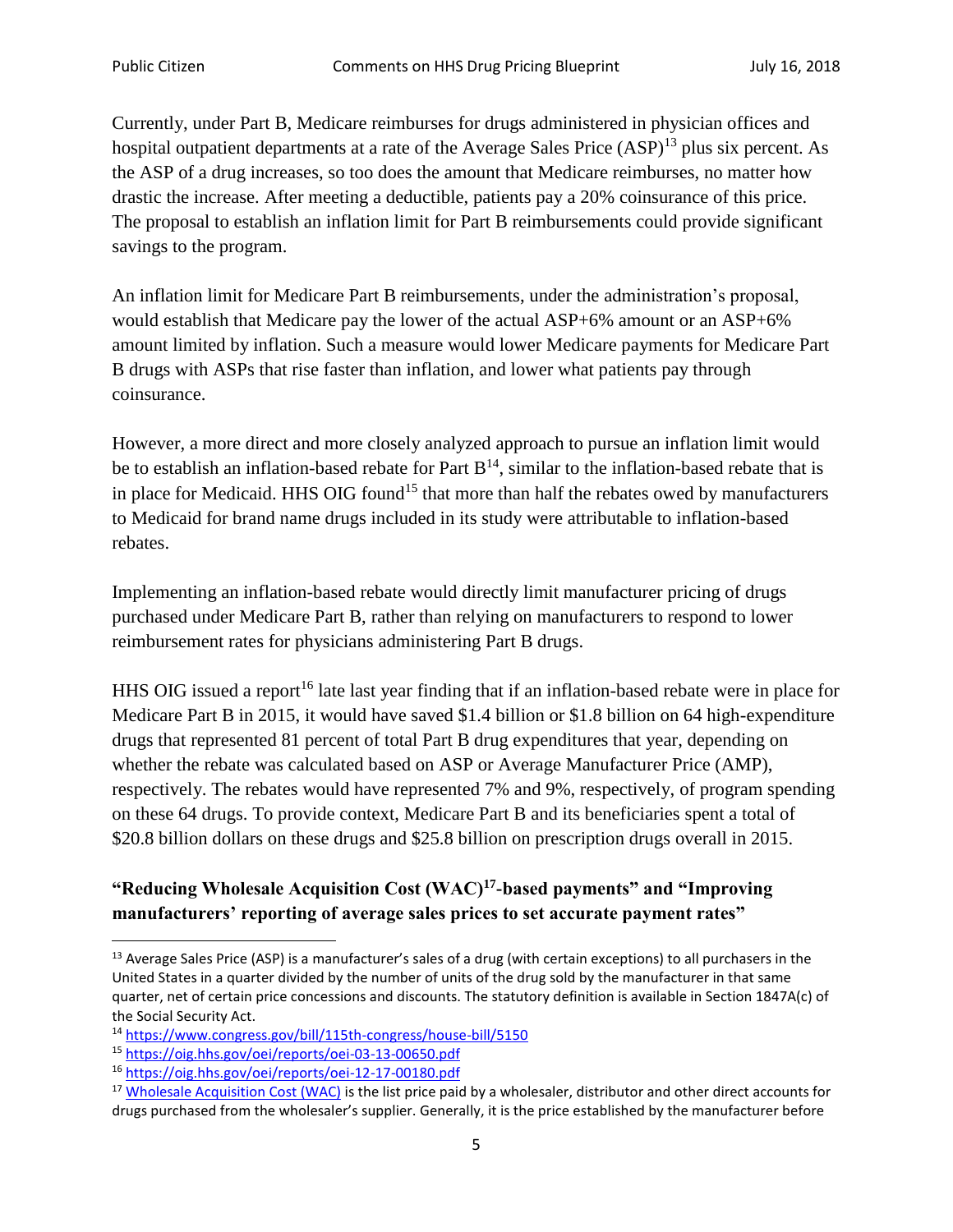$\overline{a}$ 

Under Medicare Part B, the government and consumers could be paying less for prescription drugs simply by having reimbursements more closely reflect what physicians pay for drugs that they administer. The White House proposes to better align reimbursement with physician spending on drugs by reducing the WAC-based add-on percentage and by improving ASP reporting, so fewer reimbursements are based on the more-costly WAC. But these measures are much weaker than prior Part B drug pricing reform proposals.

Under Medicare Part B, drugs for which there is no ASP information available, either due to the drug newly entering the market or because of lack of reporting of ASP information, are reimbursed at WAC+6%. WAC is generally higher than ASP, because it does not include price concessions and discounts. Additionally, HHS OIG found that a number of Part B drug manufacturers were not required to report ASP data and that some that are required to submit ASP data fail to do so, and that such omissions can result in Part B calculating reimbursement based on WAC instead of ASP, resulting in higher costs for the government and beneficiaries.

Last summer, the Medicare Payment Advisory Commission (MedPAC) proposed<sup>18</sup> to reduce the WAC+6% payment calculation in Medicare Part B to WAC+3%, require that all manufacturers of Part B drugs report ASP data, and to increase penalties for companies that fail to report ASP. Reducing the WAC add-on percentage would help ensure that the program does not overreimburse for prescription drugs that lack ASP information, while requiring ASP reporting and increasing penalties for those that don't report would help ensure that Part B is calculating reimbursement based on prices available rather than list price. The Trump administration seems to be reflecting these recommendations in its proposal. Both of these changes would be positive, albeit modest reforms to the program.

The Obama administration proposed a demonstration reducing the ASP add-on percentage to help counter the perverse incentive to physicians under the current ASP+6% system to furnish more expensive medicines when equally effective, lower-price alternatives are available and prevent Part B drug price inflation. For example, under the ASP+6% system, a physician may be more inclined to administer a \$10,000 drug rather than a \$1,000 drug because the add-on percentage would be \$600 rather than \$60. Additionally, the time it takes for reported ASP information to be incorporated into Part B reimbursement calculations means that reimbursements are effectively based on reimbursement from six months earlier. Lowering the ASP add-on percentage could help prevent inflation<sup>19</sup> by reducing the room that drug companies have to raise prices without putting physicians' offices underwater because the reimbursement add-on percentage is insufficient to cover the price increase and physician overhead and profits.

any rebates, discounts, allowances, or other price concessions are offered. The statutory definition is available in Section 1847A(c) of the Social Security Act.

<sup>18</sup> [http://medpac.gov/docs/default-source/reports/jun17\\_ch2.pdf?sfvrsn=0](http://medpac.gov/docs/default-source/reports/jun17_ch2.pdf?sfvrsn=0)

<sup>19</sup> [https://drugpricinglab.org/wp-content/uploads/2017/05/Part-B-Phase-1-Report\\_Phys-and-Hosp.pdf](https://drugpricinglab.org/wp-content/uploads/2017/05/Part-B-Phase-1-Report_Phys-and-Hosp.pdf)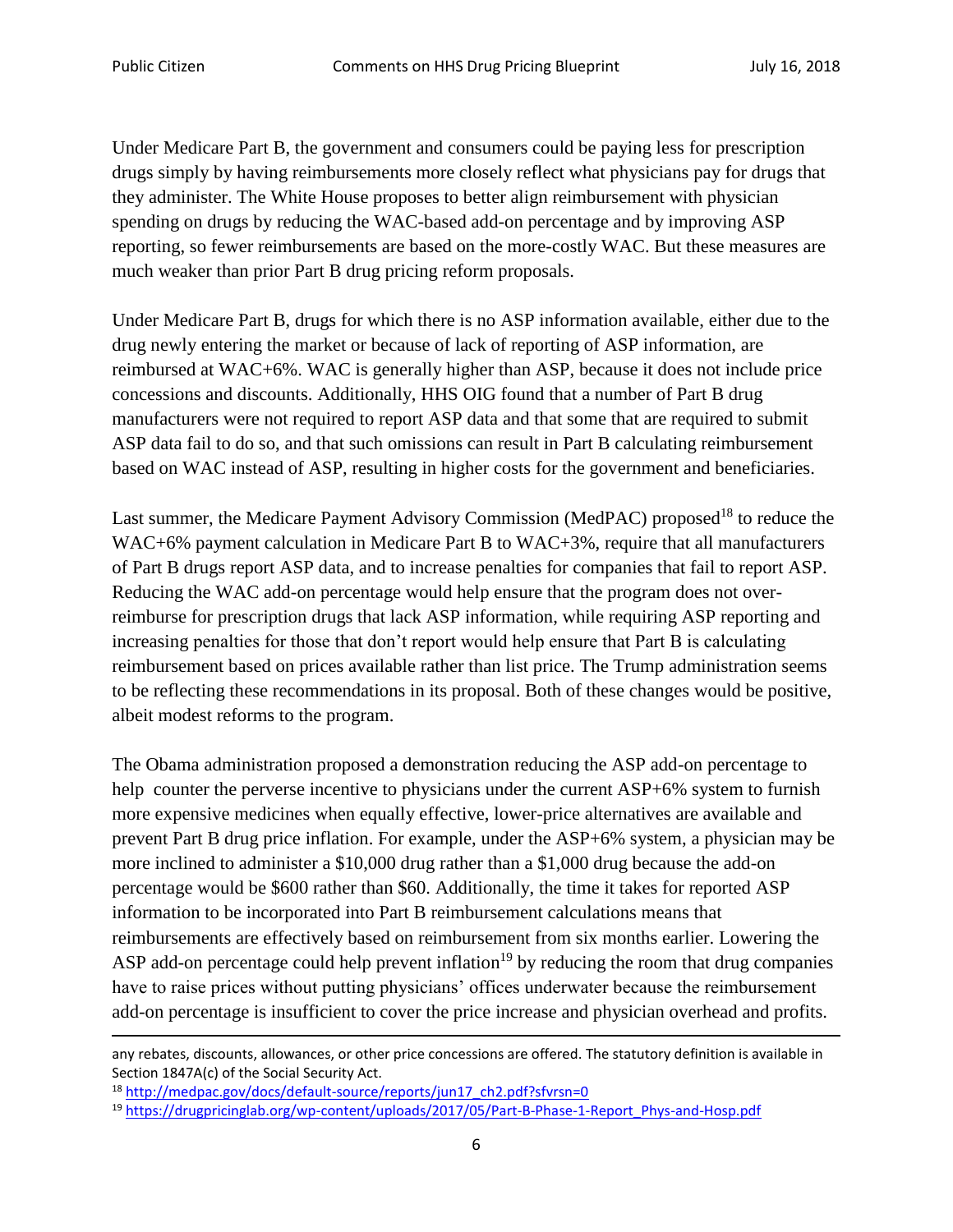It is disappointing that the Trump administration failed to include this commonsense reform in its proposal.

# **"Increasing the integrity of the Medicaid Drug Rebate Program, so that manufacturers pay their fair share in rebates by […] remov[ing] ambiguity regarding how drugs should be reported under the program"**

Drug manufacturers misclassifying drugs as generics rather than brand-name under the Medicaid Drug Rebate Program can result in lower rebates from manufacturers to Medicaid. The White House proposes to remedy this problem through clarifying definitions of what drugs qualify for rebates of different levels. This could have a positive, albeit extremely limited impact on Medicaid spending on prescription drugs.

Under Medicaid's basic rebate, brand name drug manufacturers are required to provide a rebate of at least 23.1% of AMP and generic drug manufacturers are required to provide a rebate of at least 13% of AMP. HHS OIG issued a report<sup>20</sup> in December estimating a potential loss of \$1.3 billion for Medicaid from 2012-2016 from reduced reimbursements of 10 drugs with highest total reimbursement in 2016 that were potentially misclassified. These 10 drugs accounted for 68% of Medicaid reimbursement for potentially misclassified drugs in 2016. OIG's calculation under that report included rebates that would have been lost under both the basic and the inflation-adjusted rebate due to potential misclassification. To provide context, in the five years analyzed, 2012-2016, Medicaid spent<sup>21</sup> \$109.9 billion on prescription drugs, including rebates; \$1.3 billion is just 1.2% of net spending of Medicaid on prescription drugs over this period. The administration estimates that its proposal would produce \$319 million in savings over ten years, an extremely small amount relative to 10-year Medicaid prescription drug spending.

The OIG report recommendations differed from those of the administration, however, calling for CMS to "follow up with manufacturers associated with potentially-misclassified drugs […] to determine whether current classifications are correct", "improve its Drug Data Reporting for Medicaid System to minimize inconsistent data submissions and track potential misclassification errors for follow-up", and "pursue a means to compel manufacturers to correct inaccurate classification data reported to the Medicaid rebate program" – CMS does not currently have the authority to compel manufacturers to correct inaccurate classification data. The administration could improve its proposal by recommending legislation to provide CMS with this authority.

#### **Counterproductive Measures and Omissions**

 $\overline{\phantom{a}}$ <sup>20</sup> <https://oig.hhs.gov/oei/reports/oei-03-17-00100.pdf>

<sup>&</sup>lt;sup>21</sup> [https://www.medicaid.gov/medicaid/financing-and-reimbursement/state-expenditure-reporting/expenditure](https://www.medicaid.gov/medicaid/financing-and-reimbursement/state-expenditure-reporting/expenditure-reports/index.html)[reports/index.html](https://www.medicaid.gov/medicaid/financing-and-reimbursement/state-expenditure-reporting/expenditure-reports/index.html)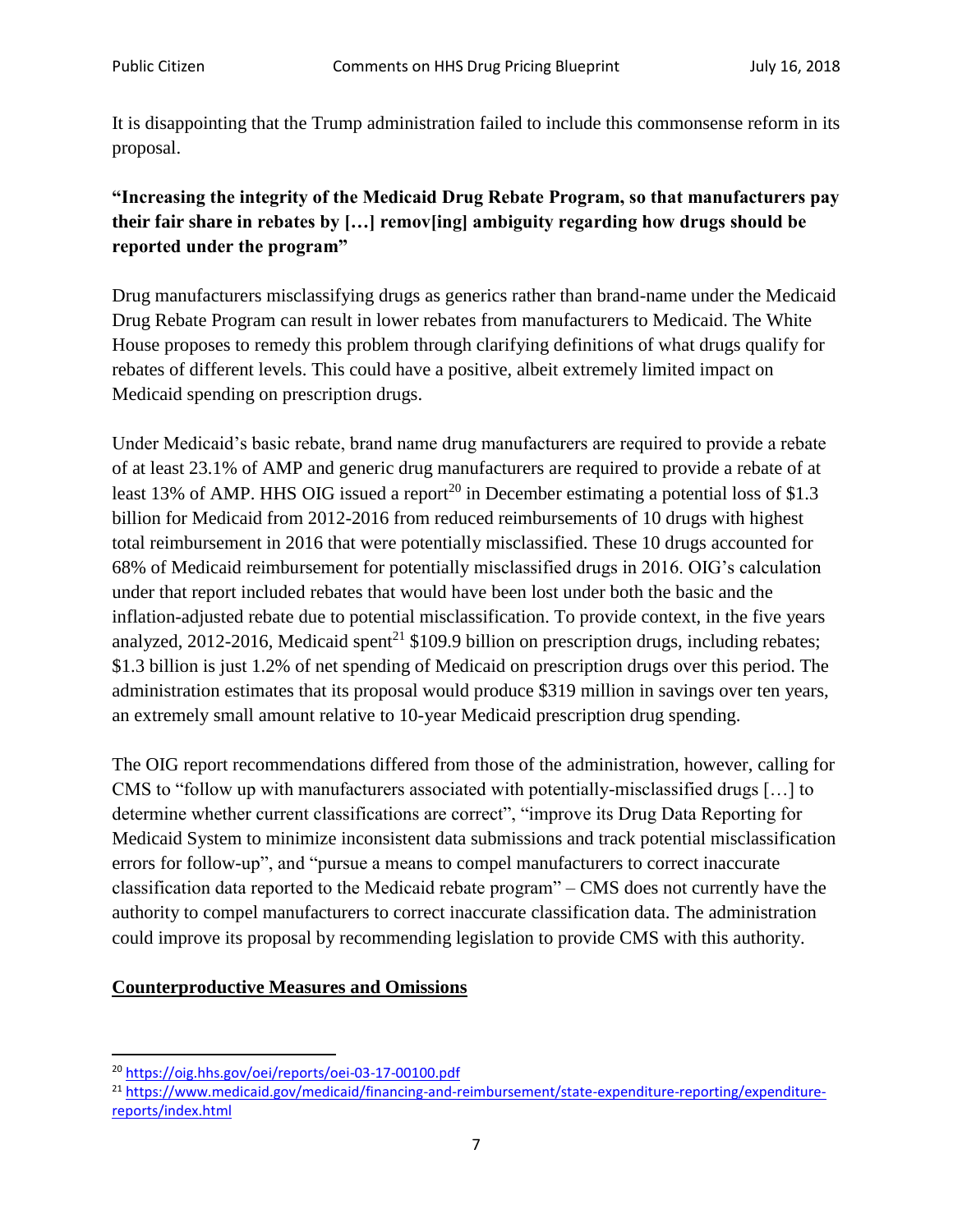The worst part of the White House Blueprint are in its omissions. Before exploring some of those omissions, this paper will highlight one negative proposal included in the administration's budget and expected to continue to be pursued by the administration.

**"Proposing in the President's FY2019 Budget to call for new Medicaid demonstration authority for up to five states to test drug coverage and financing reforms that build on private sector best practices. Participating states would determine their own drug formularies, coupled with an appeals process to protect beneficiaries access to non-covered drugs based on medical need, and negotiate drug prices directly with manufacturers."**

The White House budget proposes<sup>22</sup> to allow up to five states not to participate in the Medicaid Drug Rebate Program, and instead to negotiate prices with manufacturers and make use of a closed formulary. One of its stated aims in conducting such a demonstration is to allow for the exploration of outcomes-based purchasing arrangements. But this proposal is unlikely to produce substantial savings – indeed, it could increase Medicaid prescription drug spending – and threatens access to medicines for people that rely on Medicaid.

Through statutory rebates and negotiations, Medicaid achieves far better prices than Medicare Part D. HHS OIG found<sup>23</sup> that in 2012, rebates accounted for 47% of Medicaid expenditures, but only 15% of Part D expenditures. A Public Citizen study<sup>24</sup> found that on average a brand-name drug costs for Medicaid 55% of what the same drug costs for Medicare Part D.

Currently through the Medicaid Drug Rebate Program, manufacturers must provide a basic rebate of at least 23.1% off of AMP or greater to meet the best price offered in the private sector. Additionally, Medicaid receives an inflation-based rebate if the price of a drug rises faster than general inflation. In addition to these mandatory rebates, Medicaid programs may negotiate additional rebates with use of a formulary that prefers one treatment over another and through use of prior authorization requirements.

The Center for Budget and Policy Priorities notes<sup>25</sup> that while it is unlikely that negotiations conducted through the Trump administration's proposed demonstration project would achieve substantially more in savings that what programs currently receive (and perhaps significantly less), it could prevent some Medicaid beneficiaries from getting the medications they need. Prof. Edwin Park at Georgetown University argued the same<sup>26</sup>, and that if the proposed demonstration

<sup>22</sup> <https://www.hhs.gov/sites/default/files/fy-2019-budget-in-brief.pdf>

<sup>23</sup> <https://oig.hhs.gov/oei/reports/oei-03-13-00650.pdf>

<sup>24</sup> <https://www.citizen.org/sites/default/files/2269a.pdf>

<sup>25</sup> [https://www.cbpp.org/research/health/health-proposals-in-presidents-budget-would-reduce-health-insurance](https://www.cbpp.org/research/health/health-proposals-in-presidents-budget-would-reduce-health-insurance-coverage-and)[coverage-and](https://www.cbpp.org/research/health/health-proposals-in-presidents-budget-would-reduce-health-insurance-coverage-and) 

<sup>&</sup>lt;sup>26</sup> [https://ccf.georgetown.edu/2018/04/02/trump-administration-medicaid-drug-rebate-proposal-raises-serious](https://ccf.georgetown.edu/2018/04/02/trump-administration-medicaid-drug-rebate-proposal-raises-serious-concerns-for-beneficiaries-unlikely-to-reduce-costs/)[concerns-for-beneficiaries-unlikely-to-reduce-costs/](https://ccf.georgetown.edu/2018/04/02/trump-administration-medicaid-drug-rebate-proposal-raises-serious-concerns-for-beneficiaries-unlikely-to-reduce-costs/)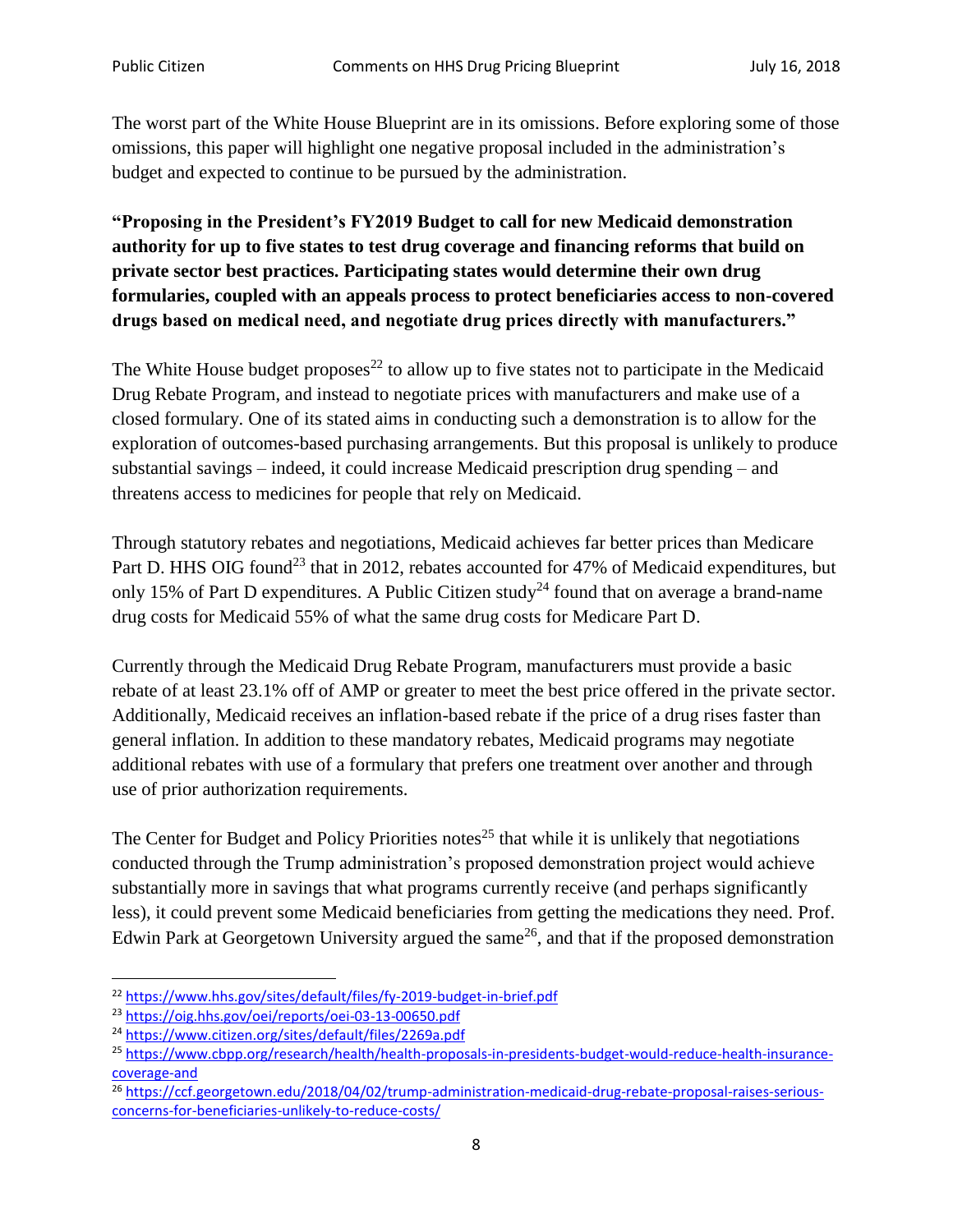were to result in any substantial savings, it would be a result of states restricting access to needed medicines.

Further, the so-called outcomes-based purchasing arrangements that the administration states that it seeks to advance would be highly unlikely to generate much, if any, savings. Prior analysis from Public Citizen<sup>27</sup> found that international examples of outcomes-based purchasing arrangements have shown minimal savings to health programs; such arrangements are difficult to establish and create significant administrative burdens, including considerable costs of additional costs of hospital consultants' and pharmacists' time. Experts at Memorial Sloan Kettering highlight<sup>28</sup> there are a number of ways outcomes-based contacts could be gamed, such as setting a price far too high in the first place, choosing an inappropriate outcome upon which to be base payments.

As the drug industry advocates for outcomes-based arrangements, it argues to poke holes in rules<sup>29</sup> that prohibit communications about uses of drugs that have not been approved by the FDA and anti-kickback laws, as well as exemptions to the Medicaid 'best-price rule' – all longtime targets of prescription drug corporations.

## **Trump's Blueprint proposals fail to leverage government negotiating power to get lower prices for seniors**

While he was on the campaign trail, then-candidate Trump backed<sup>30</sup> allowing the government to negotiate Medicare Part D drug prices directly with pharmaceutical companies. He reiterated support<sup>31</sup> for the policy at his first news conference as President-elect. While this policy change would not save the \$300 billion per year that the President estimated (which is more than the \$99.5 billion spent under Medicare Part D on prescription drugs in 2016), it would produce substantial savings.

The President was correct that we are not properly leveraging the negotiating power<sup>32</sup> inherent in Medicare Part D; Part D spent  $$99.5$  billion<sup>33</sup> on prescription drug benefits in 2016, compared to an estimated \$1.1 trillion in global<sup>34</sup> prescription drug spending in 2016. If through government negotiations, the government realized the same prices on brand name drugs as Medicaid or the

<sup>&</sup>lt;sup>27</sup> [https://www.citizen.org/sites/default/files/trump-pharma-outcomes-based-arrangements\\_0.pdf](https://www.citizen.org/sites/default/files/trump-pharma-outcomes-based-arrangements_0.pdf)

<sup>&</sup>lt;sup>28</sup> <https://www.statnews.com/2017/08/31/475000-price-tag-new-cancer-drug-crazy-meh/>

<sup>&</sup>lt;sup>29</sup> [https://www.citizen.org/sites/default/files/trump-pharma-outcomes-based-arrangements\\_0.pdf](https://www.citizen.org/sites/default/files/trump-pharma-outcomes-based-arrangements_0.pdf)

<sup>30</sup> <https://www.politico.com/story/2016/01/trump-backs-medicare-negotiating-drug-prices-218215>

<sup>31</sup> [https://www.washingtonpost.com/news/wonk/wp/2017/01/11/trump-on-drug-prices-pharma-companies-are](https://www.washingtonpost.com/news/wonk/wp/2017/01/11/trump-on-drug-prices-pharma-companies-are-getting-away-with-murder/?utm_term=.666e8c7c52da)[getting-away-with-murder/?utm\\_term=.666e8c7c52da](https://www.washingtonpost.com/news/wonk/wp/2017/01/11/trump-on-drug-prices-pharma-companies-are-getting-away-with-murder/?utm_term=.666e8c7c52da)

<sup>32</sup> <https://www.citizen.org/sites/default/files/2269a.pdf>

<sup>33</sup> [https://www.cms.gov/Research-Statistics-Data-and-Systems/Statistics-Trends-and-](https://www.cms.gov/Research-Statistics-Data-and-Systems/Statistics-Trends-and-Reports/ReportsTrustFunds/downloads/tr2017.pdf)[Reports/ReportsTrustFunds/downloads/tr2017.pdf](https://www.cms.gov/Research-Statistics-Data-and-Systems/Statistics-Trends-and-Reports/ReportsTrustFunds/downloads/tr2017.pdf)

<sup>34</sup> <https://www.iqvia.com/-/media/iqvia/pdfs/institute-reports/global-outlook-for-medicines-through-2021.pdf>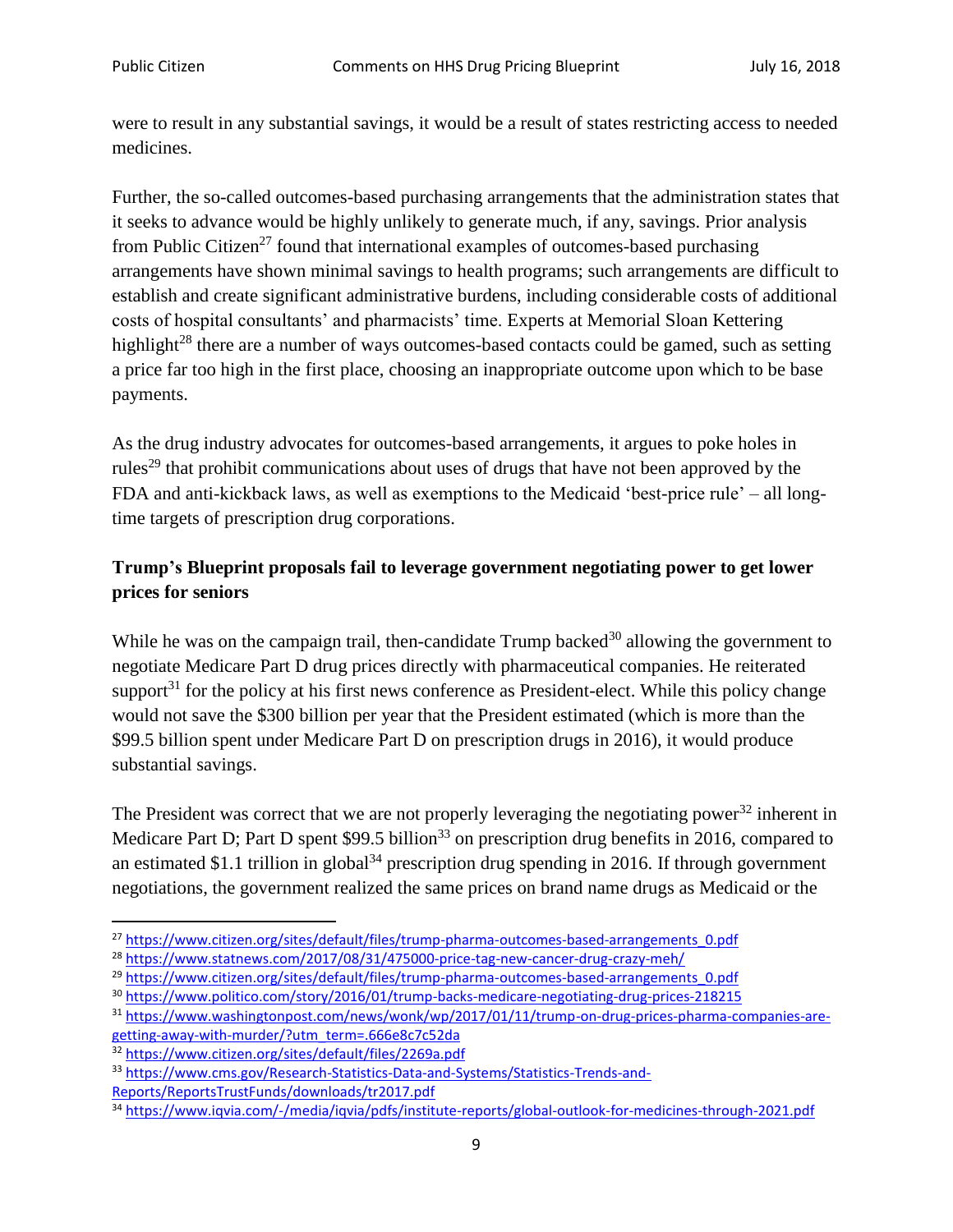$\blacktriangleleft$ 

Veterans Health Administration, it would save \$15.2 to \$16 billion per year, respectively. However, even those U.S. government programs that achieve lower prices than Medicare Part D still pay more than many other OECD countries.





Medicare Part D prices are the U.S. official prices minus the average rebate of 17%. Source: IMS AG's MIDAS™; CBO<sup>[10]</sup>.

*Figure retrieved from: Gagnon MA, Wolfe S. Mirror, mirror on the wall: Medicare Part D pays needlessly high brand-name drug prices compared with other OECD countries and with U.S. government programs. Available at<https://www.citizen.org/sites/default/files/2269a.pdf>*

## **Trump's Blueprint proposals fail to put an end to price spikes**

While the Trump administration proposed to put in place an inflation limit for Medicare Part B prescription drug reimbursements, it has failed to propose any solution that would provide consumers across our health care system relief from sharp year-over-year price spikes just below 10%<sup>35</sup> that have become commonplace for prescription drug corporations across the industry.

The Blueprint should have embraced Sens. Brown and Gillibrand's and Rep. Pocan's *Stop Price Gouging Act* (S. 1369, H.R. 2974)<sup>36</sup>, which penalizes drug manufacturers when they raise the price of a medicine beyond the level of medical inflation over a one-to-five year period, with penalties proportionate to the level of price increase. Experts from Harvard University estimate<sup>37</sup> that enacting this legislation could result in initial tax receipts through penalties of up to tens of billions of dollars annually, with "[t]he burden of [the] price spike tax [...] borne by those companies that rely disproportionately on price increases, rather than innovation, to drive

<sup>35</sup> <https://www.fiercepharma.com/pharma/drug-price-hikes-a-few-bad-actors-or-widespread-pharma>

<sup>36</sup> <https://www.govtrack.us/congress/bills/115/s1369>

<sup>37</sup> <https://www.healthaffairs.org/do/10.1377/hblog20170512.060041/full/>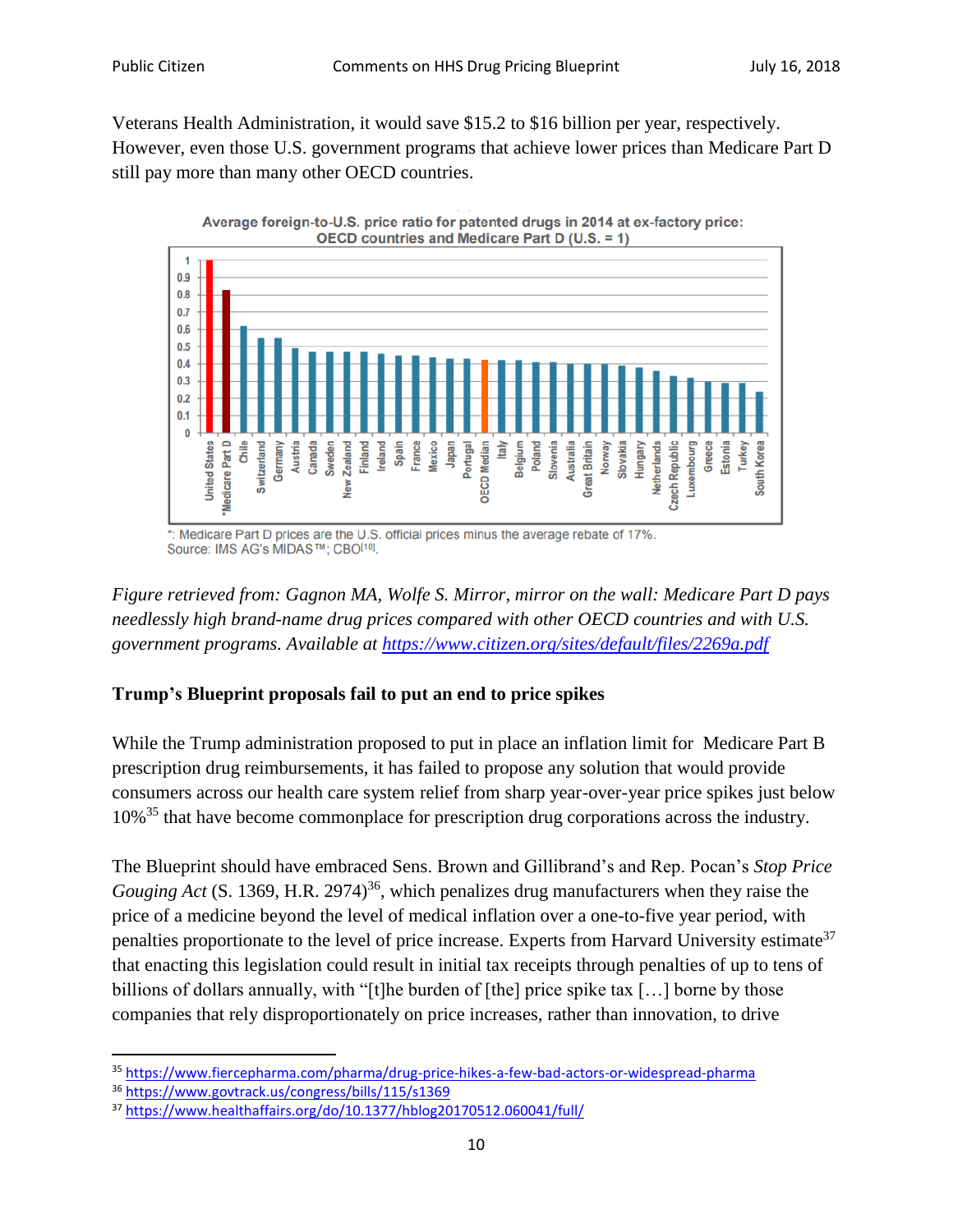returns." Further, the experts believe this measure could slow price increases and compress gross-to-net spreads to the benefit of patients.

# **Trump's Blueprint proposals fail to curb the monopoly abuses of prescription drug corporations**

The root problem of high U.S. drug prices is the monopoly power of the pharmaceutical industry. Government-granted monopolies provide incentive for prescription drug corporations to engage in a range of abusive behaviors, from fraudulent reimbursement schemes<sup>38</sup> to efforts to inappropriately extend monopolies through patent evergreening<sup>39</sup> and Risk Evaluation and Mitigation Strategy (REMS) abuse<sup>40</sup>. Yet absent from the Trump administration's proposals are any measures to address these monopoly abuses. Here are measures that the Trump administration should have included to address these abuses:

#### **Evergreening**

Extending monopoly periods through patent evergreening is accomplished by making minor changes to old medicines in order to obtain a longer term of patent protection. This is possible through granting of low-quality, secondary patents<sup>41</sup> that is permitted under weak, overly broad U.S. patent rules. More stringent patentability standards should be put in place to reward true innovation instead of rent seeking.

#### REMS Abuse

l

While Public Citizen appreciates the attention the administration has given to the issue of REMS abuse, including through publishing a list of drugs, the samples of which generic manufacturers have not been able to obtain, further action is required. The *CREATES Act* (S. 974, H.R. 2212)<sup>42</sup> would help ensure that brand-name companies aren't able to use REMS systems to prevent generic manufacturers from bringing competing products to market. *CREATES* would allow a generic drug manufacturer that is being prevented by a brand company from obtaining samples of a branded product necessary to conduct testing necessary for FDA approval to bring an action in federal court for injunctive relief (i.e. to gain access to the sample) and for a judge to award damages to deter future delaying conduct. Additionally, it would allow the FDA more discretion to approve safety protocols rather than require parties to develop shared safety protocols in order to address another delaying tactic engaged in by brand name companies.

<sup>38</sup> <https://www.citizen.org/our-work/health-and-safety/pharmaceutical-industry-penalties>

<sup>39</sup> [https://papers.ssrn.com/sol3/papers.cfm?abstract\\_id=3061567](https://papers.ssrn.com/sol3/papers.cfm?abstract_id=3061567)

<sup>40</sup> <http://www.nejm.org/doi/pdf/10.1056/NEJMp1400488>

<sup>41</sup> <http://www.i-mak.org/wp-content/uploads/2017/09/I-MAKFINALFDASubmission17Sep2017.pdf>

<sup>42</sup> <https://www.congress.gov/bill/115th-congress/senate-bill/974/text>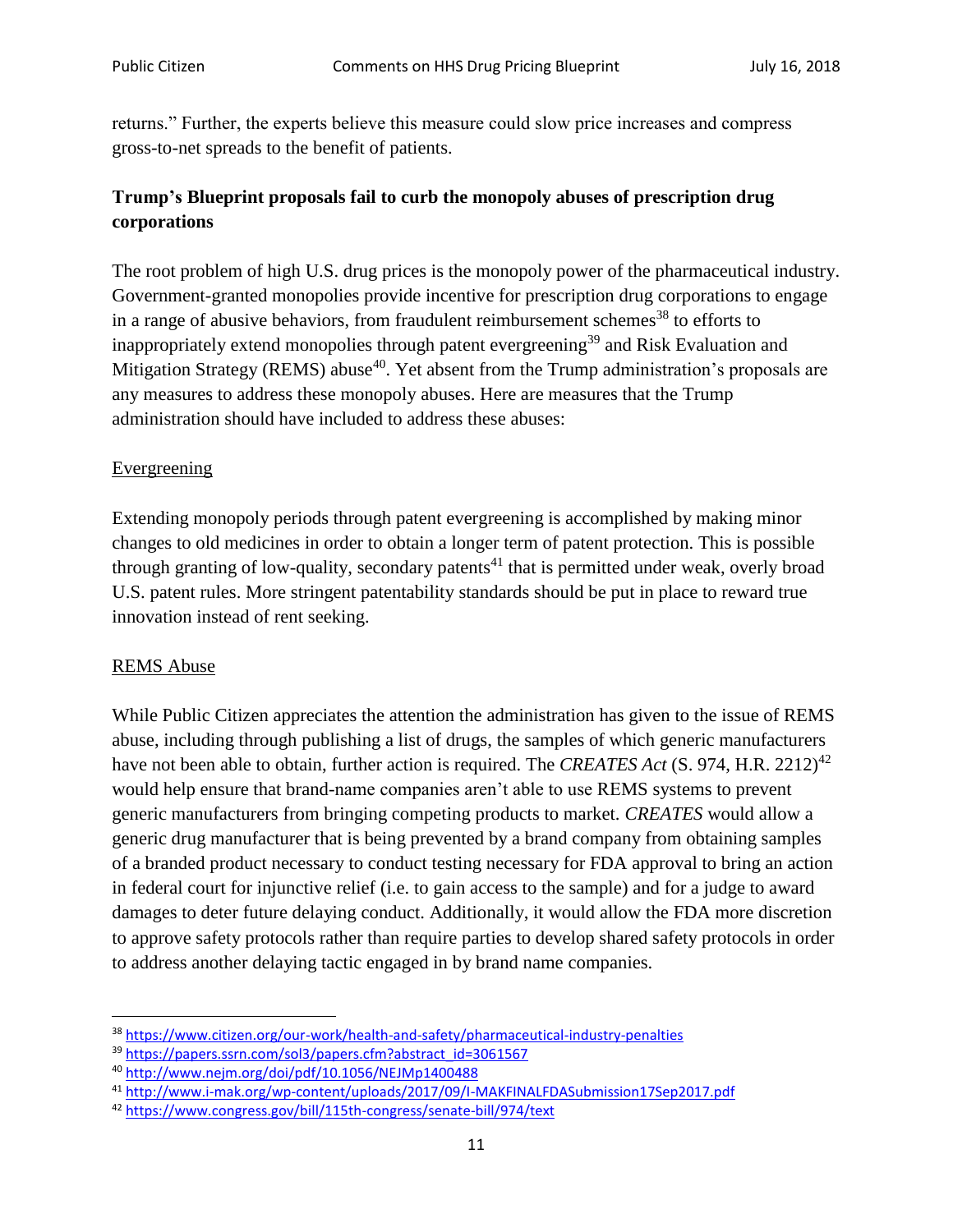#### Existing Authorities to Remedy Monopoly Abuses

Moreover, the Trump administration has thus far failed to make use of or indicate any intention to use its existing authorities to remedy drug company abuses of their government-granted monopolies. 35 U.S.C. § 203 provides federal agencies with the authority to 'march-in' on U.S. government-funded inventions to allow for generic competition when a patent holder fails to make a product available on reasonable terms. When U.S. taxpayers are paying more than other wealthy countries for an invention developed through taxpayer dollars, it is inherently unreasonable. When that is the case, the National Institutes of Health (NIH), the Department of Defense (DOD) and other agencies should exercise their march-in authority.

In cases of drug industry price gouging of government health programs, the government should exercise its authority under 28 U.S.C. § 1498, also known as 'government use'. Section 1498 permits the government to use a patented invention without permission of the patent holder, so long as it provides reasonable compensation. The Trump administration could exercise this authority to ensure that medicine prices do not act as barriers to the national response to the opioid addiction epidemic or to pursuing a robust hepatitis C eradication strategy.

A recent article<sup>43</sup> in the Yale Journal of Law and Technology showed that the government routinely relies on exercising its authority under § 1498 to procure a wide array of patented inventions from non-patent holders, ranging from electronic passports to genetically mutated mice and fraud detection software to waste removal methods. In the 1960s, the DOD used § 1498 on numerous occasions to procure generic drugs at steep discounts. While the authority has not been exercised to procure medicines in recent years, in 2001, then Secretary of HHS Tommy Thompson raised the prospect of using § 1498 to procure generic ciprofloxacin; in response, Bayer cut its price of the brand-name drug in half.

On May 3, Public Citizen and the Baltimore City Health Department requested<sup>44</sup> that the Trump administration exercise this authority to end rationing of the opioid overdose reversal drug naloxone and ensure easy-to-administer formulations of the drug are affordable for cities and communities around the country. We again urge you to move forward with granting this request.

#### **Pointing Fingers Instead of Solving Problems**

The administration is right that there are significant disparities between U.S. drug prices and those in other wealthy countries, but draws a faulty conclusion. Foreign drug prices are lower than those in the U.S. because their health care systems have rules in place to better limit prices charged by prescription drug corporations. Better deals achieved by other countries are not "at

l <sup>43</sup> <https://kaiserhealthnews.files.wordpress.com/2017/04/yale-journal-of-law-technology-2016-brennan.pdf>

<sup>44</sup> <https://www.citizen.org/sites/default/files/naloxone-product-government-use-request.pdf>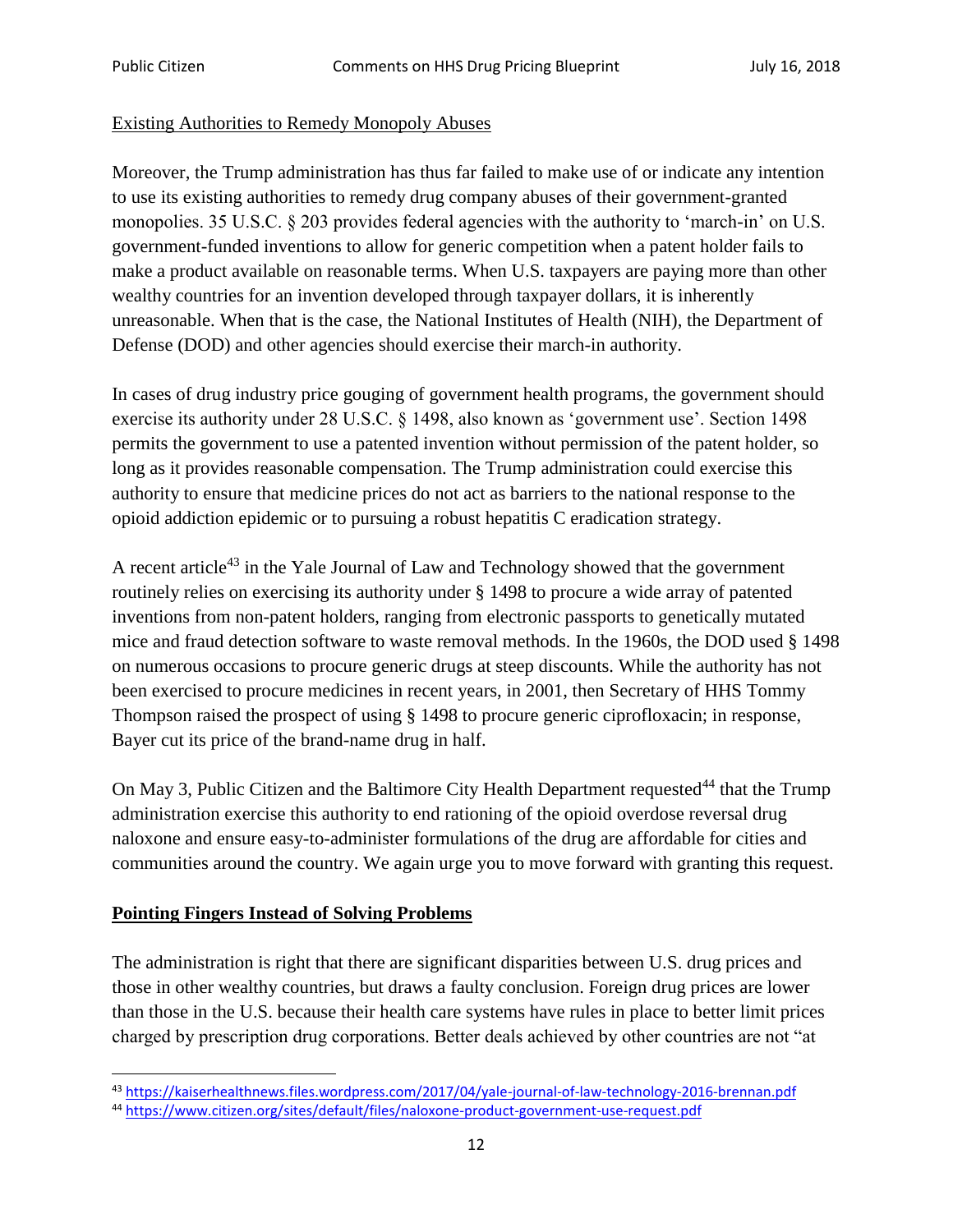the expense of the American people", as the administration states, but because we do far too little in the U.S. to restrain the high prices set by industry under monopoly conditions.

Unfortunately this is the not the first time the administration has put forth this flawed narrative<sup>45</sup>, and it's unlikely to be the last. But claims that high prices in the U.S. are rooted in high research and development (R&D) costs that the rest of the world does not sufficiently support do not stand up to scrutiny<sup>46</sup>. The U.S. Department of Health & Human Services found<sup>47</sup> that pharmaceutical corporations set prices not because of R&D spending, but to maximize profits.

Similarly, the bipartisan investigation<sup>48</sup> into Gilead's pricing of the hepatitis C treatment sofosbuvir (brand name Sovaldi) found that "[a] key consideration in Gilead's decision-making process to determine the ultimate price of Sovaldi was setting the price such that it would not only maximize revenue, but also prepare the market for Harvoni and its even higher price."

Prescription drug corporations receive 176 percent of their *global* research and development costs<sup>49</sup> from the pricing premium that Americans pay for prescription drugs beyond prices in other wealthy countries alone. Pharma firms regularly spend more on sales and marketing<sup>50</sup> than they do on research and development. And even by their own measures, pharma's corporate profits exceed what they spend on  $R&D^{51}$  – in 2015, the 20 largest pharmaceutical corporations recorded profits (not revenues) of 134 percent what they spent on R&D.

Even predating the Trump administration, the United States government has a history of pressuring other countries to lengthen and strengthen drug patents and restrict government reimbursement systems' abilities to combat high prices. It is wrongheaded to claim that other countries are at fault for the U.S. drug pricing problem, and simply cruel to the extent that the administration translates this claim into pressures on other countries to alter their policies so they pay more and face U.S.-style medicines affordability problems. Doubling down on such policies will not do anything to provide people living in the United States relief from high drug prices.

Thank you for taking our comments into consideration.

For further information, contact:

<sup>45</sup> [https://www.citizen.org/system/files/case\\_documents/trump-drug-pricing-eo-trade-and-monopolies-memo.pdf](https://www.citizen.org/system/files/case_documents/trump-drug-pricing-eo-trade-and-monopolies-memo.pdf) <sup>46</sup> <https://www.bmj.com/content/360/bmj.k1088>

<sup>47</sup> <http://apps.who.int/medicinedocs/documents/s23128en/s23128en.pdf> 48

[https://www.finance.senate.gov/imo/media/doc/1%20The%20Price%20of%20Sovaldi%20and%20Its%20Impact%2](https://www.finance.senate.gov/imo/media/doc/1%20The%20Price%20of%20Sovaldi%20and%20Its%20Impact%20on%20the%20U.S.%20Health%20Care%20System%20(Full%20Report).pdf) [0on%20the%20U.S.%20Health%20Care%20System%20\(Full%20Report\).pdf](https://www.finance.senate.gov/imo/media/doc/1%20The%20Price%20of%20Sovaldi%20and%20Its%20Impact%20on%20the%20U.S.%20Health%20Care%20System%20(Full%20Report).pdf)

<sup>49</sup> [http://healthaffairs.org/blog/2017/03/07/rd-costs-for-pharmaceutical-companies-do-not-explain-elevated-us](http://healthaffairs.org/blog/2017/03/07/rd-costs-for-pharmaceutical-companies-do-not-explain-elevated-us-drug-prices/)[drug-prices/](http://healthaffairs.org/blog/2017/03/07/rd-costs-for-pharmaceutical-companies-do-not-explain-elevated-us-drug-prices/)

<sup>50</sup> <https://www.vox.com/2015/2/11/8018691/big-pharma-research-advertising>

<sup>51</sup> <https://www.citizen.org/sites/default/files/pharma-profits-and-r-and-d-report.pdf>